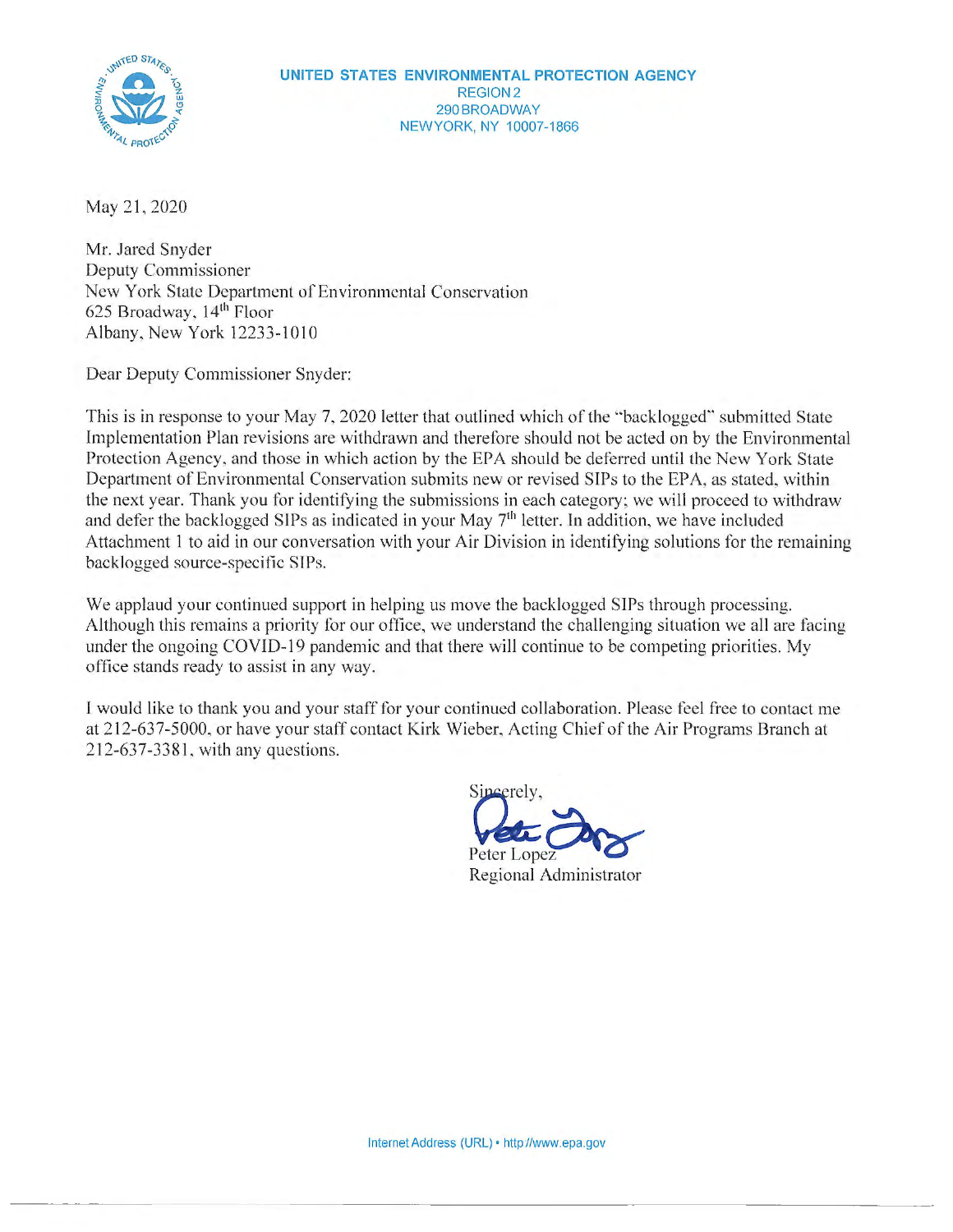## ATTACHMENT 1

Summarized below are the backlog actions as referenced within the three letters (i.e.,  $05/07/20$ ,  $09/19/19$ and 11/05/19)

| $\frac{11}{4}$<br><b>SIP BACKLOG</b>                       | <b>John Filippelli</b><br><b>LETTER TO</b><br><b>NYSDEC</b><br>$09/19/2019(*)$       | <b>Peter Lopez LETTER</b><br><b>TO NYSDEC</b><br>11/05/2019<br>(Recommended<br>action) | <b>Jared Snyder</b><br><b>RESPONSE TO EPA</b><br>05/07/2020<br>(Requested Action)          |
|------------------------------------------------------------|--------------------------------------------------------------------------------------|----------------------------------------------------------------------------------------|--------------------------------------------------------------------------------------------|
| Art Restoration by Demetrius                               | Table 2                                                                              | Withdraw                                                                               | Withdraw                                                                                   |
| <b>Bestfoods Baking</b><br>Company/Entenmann's             | Table 2                                                                              | Withdraw                                                                               | Withdraw                                                                                   |
| Craft-Pak Inc                                              | Table 2                                                                              | Withdraw                                                                               | Withdraw                                                                                   |
| Dominion<br>Transmission/Woodhull Station                  | Table 2                                                                              | Withdraw                                                                               | Withdraw                                                                                   |
| Franklin Poly. Corp                                        | Table 2                                                                              | Withdraw                                                                               | Withdraw                                                                                   |
| <b>GE Nott Street</b>                                      | Table 2                                                                              | Withdraw                                                                               | Withdraw                                                                                   |
| <b>Independent Cement Corp</b>                             | Table 2                                                                              | Withdraw                                                                               | Withdraw                                                                                   |
| <b>Interstate Brands</b>                                   | Table 2                                                                              | Withdraw                                                                               | Withdraw                                                                                   |
| Newton Falls Paper Co                                      | Table 2                                                                              | Withdraw                                                                               | Withdraw                                                                                   |
| Norbord Industries                                         | Table 2                                                                              | Withdraw                                                                               | Withdraw                                                                                   |
| <b>Utica Metal Products</b>                                | Table 1                                                                              |                                                                                        | Withdraw                                                                                   |
| A. Schonbeck & Co.                                         | Table 3                                                                              |                                                                                        | Withdraw                                                                                   |
| Tallman Island WWTP                                        | Table 3 (Tallman was<br>bundled with Coney<br>Island, North River,<br>and Owls WWTP) |                                                                                        | Withdraw                                                                                   |
| <b>Gershow Recycling</b>                                   | Table 3                                                                              |                                                                                        | Withdraw                                                                                   |
| <b>GM</b> Powertrain                                       | Table 3                                                                              |                                                                                        | Withdraw                                                                                   |
| Parker Hannifin                                            | Table 3                                                                              |                                                                                        | Withdraw                                                                                   |
| Prestolite Electric                                        | Table 3                                                                              |                                                                                        | Withdraw                                                                                   |
| Village of Freeport Plant #1                               | Table 3                                                                              |                                                                                        | Withdraw                                                                                   |
| <b>American Packaging</b>                                  | Table 2                                                                              | Withdraw                                                                               | Defer action; DEC<br>anticipates new or<br>revised SIP revisions<br>"within the next year" |
| <b>Cornell Central Heating</b>                             | Table 2                                                                              | Withdraw                                                                               | Defer action; DEC<br>anticipates new or<br>revised SIP revisions<br>"within the next year" |
| <b>MRC</b> Bearings                                        | Table 2                                                                              | Withdraw                                                                               | Defer action; DEC<br>anticipates new or<br>revised SIP revisions<br>"within the next year" |
| Part 230 Stage II SIP                                      |                                                                                      | Withdraw or new SIP                                                                    | Defer action; DEC<br>anticipates new or<br>revised SIP revisions<br>"within the next year" |
| <b>BART</b> for Rockville Center<br><b>Power Plant SIP</b> |                                                                                      | Withdraw or new SIP                                                                    | Defer action; DEC<br>anticipates new or<br>revised SIP revisions<br>"within the next year" |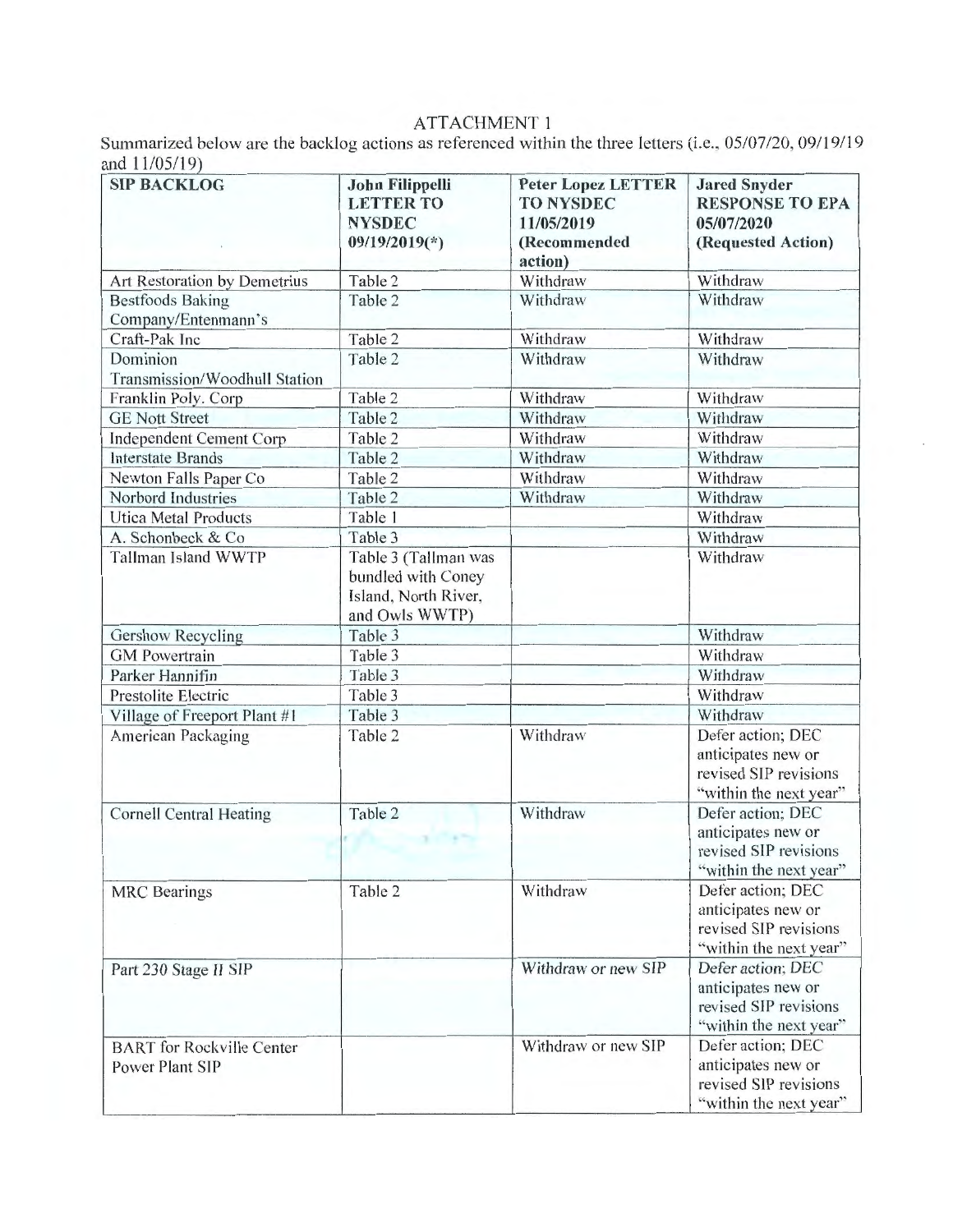| <b>BART</b> for Lafarge SIP                                          |         | Supplement SIP | Defer action; DEC<br>anticipates new or<br>revised SIP revisions<br>"within the next year" |
|----------------------------------------------------------------------|---------|----------------|--------------------------------------------------------------------------------------------|
| Part 220 RACT determinations<br>submitted to EPA on July 12,<br>2013 |         |                | Defer action; DEC<br>anticipates new or<br>revised SIP revisions<br>"within the next year" |
| <b>Ametek Rotron Technical</b><br>Motors Div. (**)                   | Table 1 |                |                                                                                            |
| Commonwealth Plywood<br>$(**)$                                       | Table 1 |                |                                                                                            |
| Finch Paper LLC<br>$(**)$                                            | Table 1 |                |                                                                                            |
| Glove Metallurgical Inc. (**)                                        | Table 1 |                |                                                                                            |
| <b>International Paper</b><br>$(**)$                                 | Table 1 |                |                                                                                            |
| (**) Knowlton Specialty Papers                                       | Table 1 |                |                                                                                            |
| Metal Cladding Inc.<br>$(**)$                                        | Table 1 |                |                                                                                            |
| Northeast Solite Corp.<br>$(**)$                                     | Table 1 |                |                                                                                            |
| Pactiv Corporation<br>$(**)$                                         | Table 1 |                |                                                                                            |
| <b>TAM Ceramics LLC</b><br>$(**)$                                    | Table 1 |                |                                                                                            |
| US Gypsum Co - Oakfield Plant<br>$(**)$                              | Table 1 |                |                                                                                            |
| 3M Tanawanda<br>$(**)$                                               | Table 3 |                |                                                                                            |
| <b>ALCOA</b><br>$(**)$                                               | Table 3 |                |                                                                                            |
| Alstom Power - Air Preheater<br>Co.<br>$(***)$                       | Table 3 |                |                                                                                            |
| C.R. Bard<br>$(**)$                                                  | Table 3 |                |                                                                                            |
| COGEN Corp.<br>$(**)$                                                | Table 3 |                |                                                                                            |
| Coney Island, North River, Owls<br><b>WWTP</b><br>$(**)$             | Table 3 |                |                                                                                            |
| Dominion Transmission-<br><b>Borger Station</b><br>$(**)$            | Table 3 |                |                                                                                            |
| Dupont Yurkes Plant<br>$(**)$                                        | Table 3 |                |                                                                                            |
| Momentive Performance<br>$(**)$                                      | Table 3 |                |                                                                                            |
| Revere Smelting & Refining<br>Corp.<br>$(**)$                        | Table 3 |                |                                                                                            |
| Tenneco Gas #229                                                     | Table 3 |                |                                                                                            |